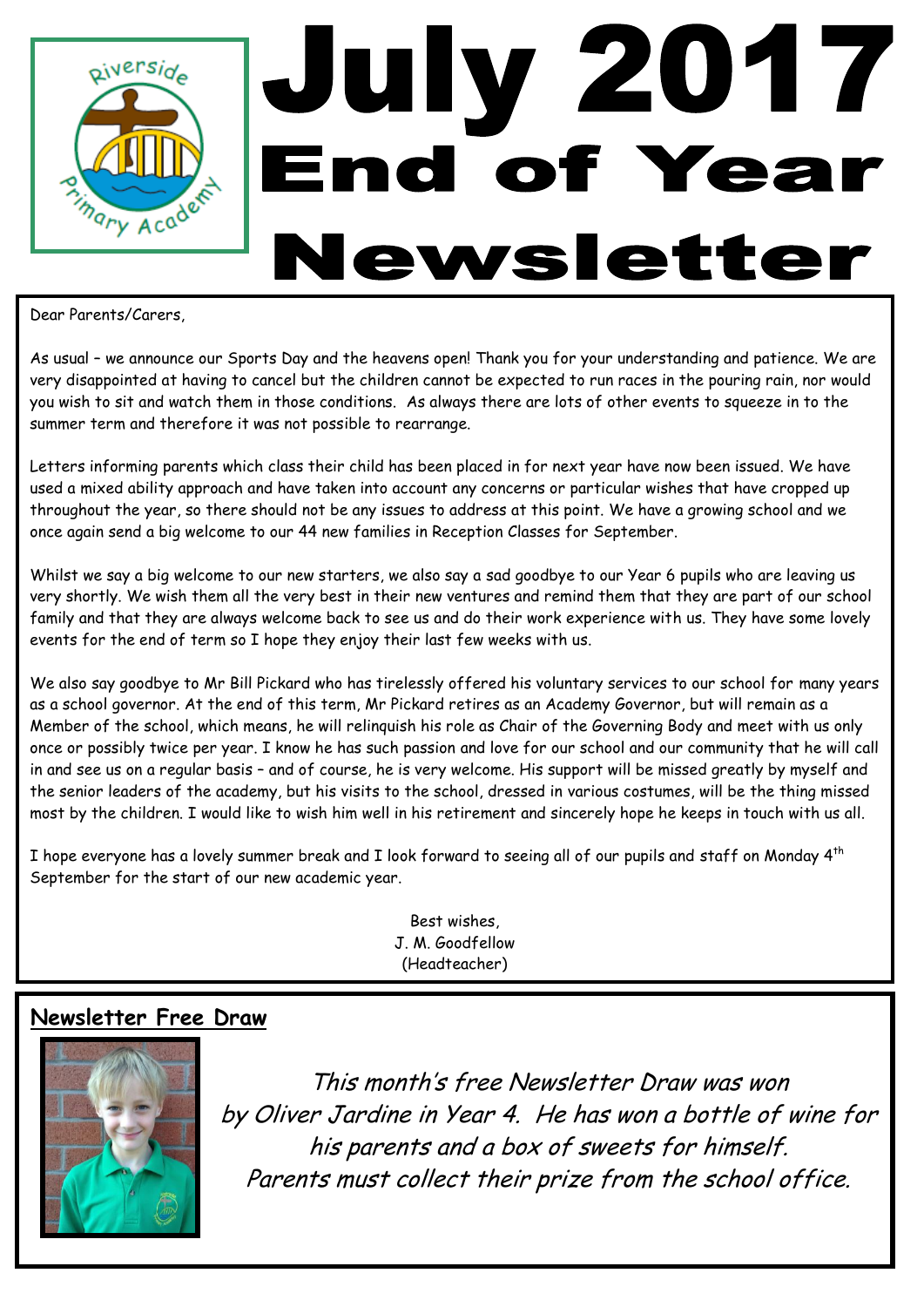

### **Dates For Your Diary**



**Thursday 20th July –** Year Two Graduation Assembly for Parents and Carers **Friday 21st July –** Reception Graduation Assembly for Parents and Carers **Monday 24th July** – Year 6 Leavers' Assembly 9:30am in the School Hall **Monday 24th July -** Year 6 Prom (Year 6 pupils can be collected from school after the leavers assembly approx. 11:30) **Tuesday 25th July –** Newcastle Eagles Basketball Festival in School



**All pupils need PE Kit for the last day of term!**



**Tuesday 25th July –** Ice Cream Sale in School - £1 per ice cream **Tuesday 25th July –** Golden Ticket Tuck Shop (opportunity for pupils to spend their Golden tickets)

**Monday 4th September - Start of New Academic Year staff and pupils return to school.**

**Thank you** for your kind donation of cakes to sell at Dunston Fete. Our school Raised **£138**

A special thank you to our school governors and friends for running the stall on Saturday 1st July.



All the staff and pupils at Riverside wish you the very best of luck in your new schools. Remember to pop back and see us from time to time.





Fundraising Events

**Foundation** 

Thank you for your support!

Non Uniform Day: £313 for Percy Hedley

Raffle: £208 to split between Percy Hedley and Bradley Lowery's Fight against

Neuroblastoma

Cinema Night: £478 for the Bradley Lowery's Fight against Neuroblastoma

In total we have

raised £417 for Percy Hedley Foundation and we have raised £582 for Bradley Lowery's fight against neuroblastoma.

Well Done Year 4 pupils, Gaby, Vanessa, Manya and Kayleigh, for organising the fundraising events.

these events.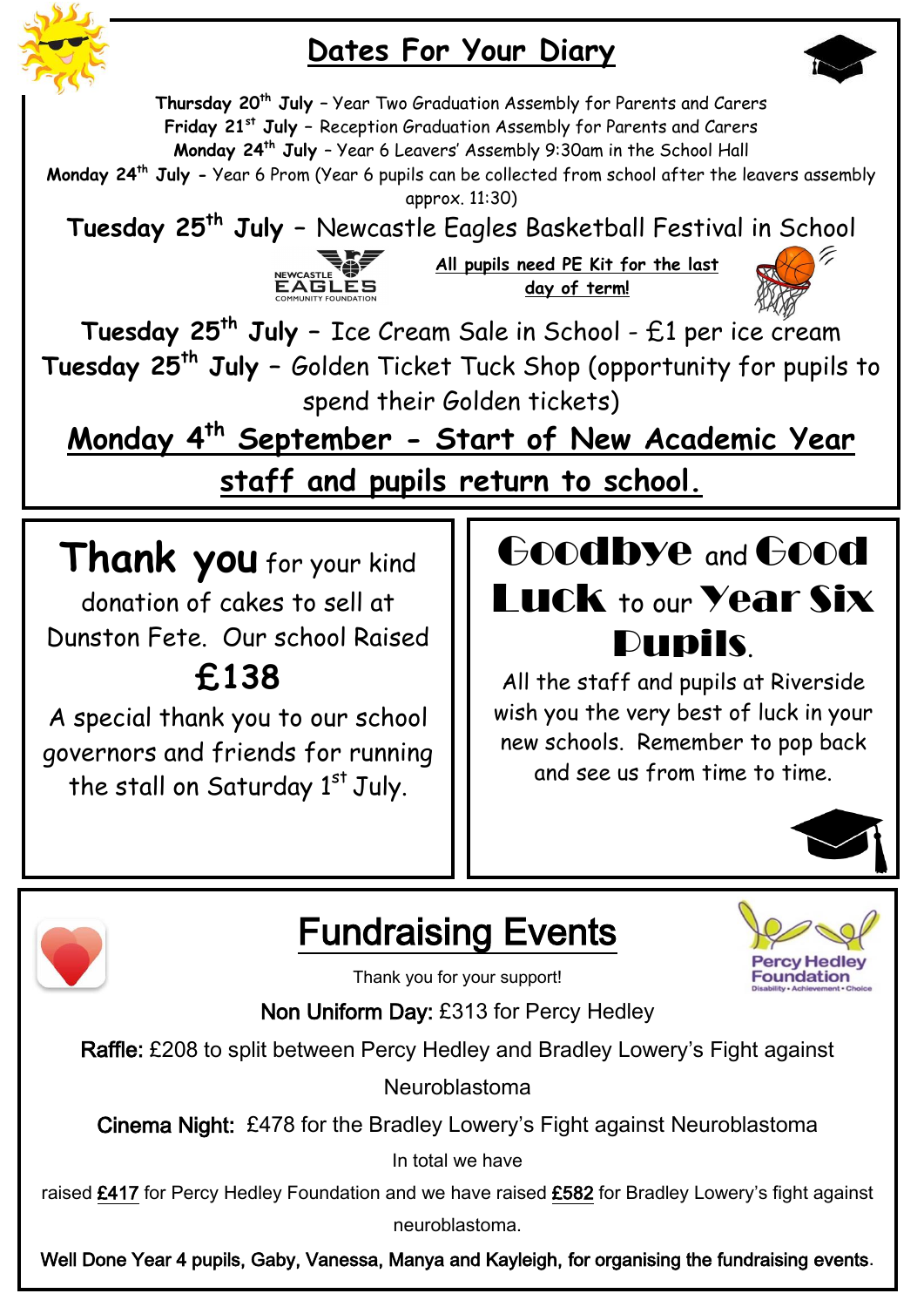| Staff Allocation for 2017 / 2018    |                                                  |  |  |  |  |
|-------------------------------------|--------------------------------------------------|--|--|--|--|
| <b>Teachers</b>                     | <b>Teaching Assistants</b>                       |  |  |  |  |
| <b>Early Years Foundation Stage</b> |                                                  |  |  |  |  |
| Nursery - Mrs Sumner, Mrs Blance    | Mrs Walker, Miss Armstrong                       |  |  |  |  |
| Reception A- Miss Kinghorn          | Mrs Atkinson (mornings) and Mrs Hui (afternoons) |  |  |  |  |
| <b>Reception B- Miss Scott</b>      | Mrs Atkinson (mornings) and Mrs Hui (afternoons) |  |  |  |  |
|                                     |                                                  |  |  |  |  |
| <b>Key Stage One</b>                |                                                  |  |  |  |  |
| Year 1 - Miss Bradley               | Mrs Hogg                                         |  |  |  |  |
| Year 1 / 2 - Mrs Sellers            | Mrs Lendrum                                      |  |  |  |  |
| Year 2 - Miss Heron / Mrs Ritchie   | Mrs Jones                                        |  |  |  |  |
|                                     |                                                  |  |  |  |  |
| <b>Key Stage Two</b>                |                                                  |  |  |  |  |
| Year 3 - Mrs Docherty               | Mrs Dixon / Mrs Marshall                         |  |  |  |  |
| Year $3/4$ – Miss Foster            | Mrs Dixon / Mrs Marshall                         |  |  |  |  |
| Year 4 - Miss Fleming               | Mrs Dixon / Mrs Marshall                         |  |  |  |  |
| Year 5 - Miss Welsh                 | Mrs Judge                                        |  |  |  |  |
| Year 6 - Mrs Langley                | Mrs Crawford                                     |  |  |  |  |
|                                     |                                                  |  |  |  |  |
|                                     | Mrs Gordon will teaching throughout the school   |  |  |  |  |

Mrs Gordon will teaching throughout the school. Mr Melrose will be assisting PE lessons and running afterschool sports clubs

# Newcastle Eagles Basketball Festival Year 1 - 6 Tuesday 25<sup>th</sup> July. **NEWCASTLE COMMUNITY FOUNDATION** All pupils need to have PE kit in school for the last day of term. The Newcastle Eagles are visiting all classes to have basketball filled last day. LET'S GO EAGLES!!



will, once again, offer appointment times for fitting children with new school shoes. You can book your appointment by visiting the web page

[www.clarks.co.uk/measureandfit-in-store](http://www.clarks.co.uk/measureandfit-in-store)

Early appointments, when the store is closed, can be arranged to support children who have additional needs and may struggle with the hectic shopping environment.

## **Last Day of Summer Term Tuesday 25th July**

### **Golden Ticket Tuck Shop**

Pupils who have Golden Tickets to spend can visit our Tuck Shop on the last day of term to buy mix-ups with their tickets.

### **Ice Cream Sale**

All pupils will have the opportunity to purchase an Ice Cream on the last day of term. Ice Creams will cost £1 each and money raised will support our school fund.